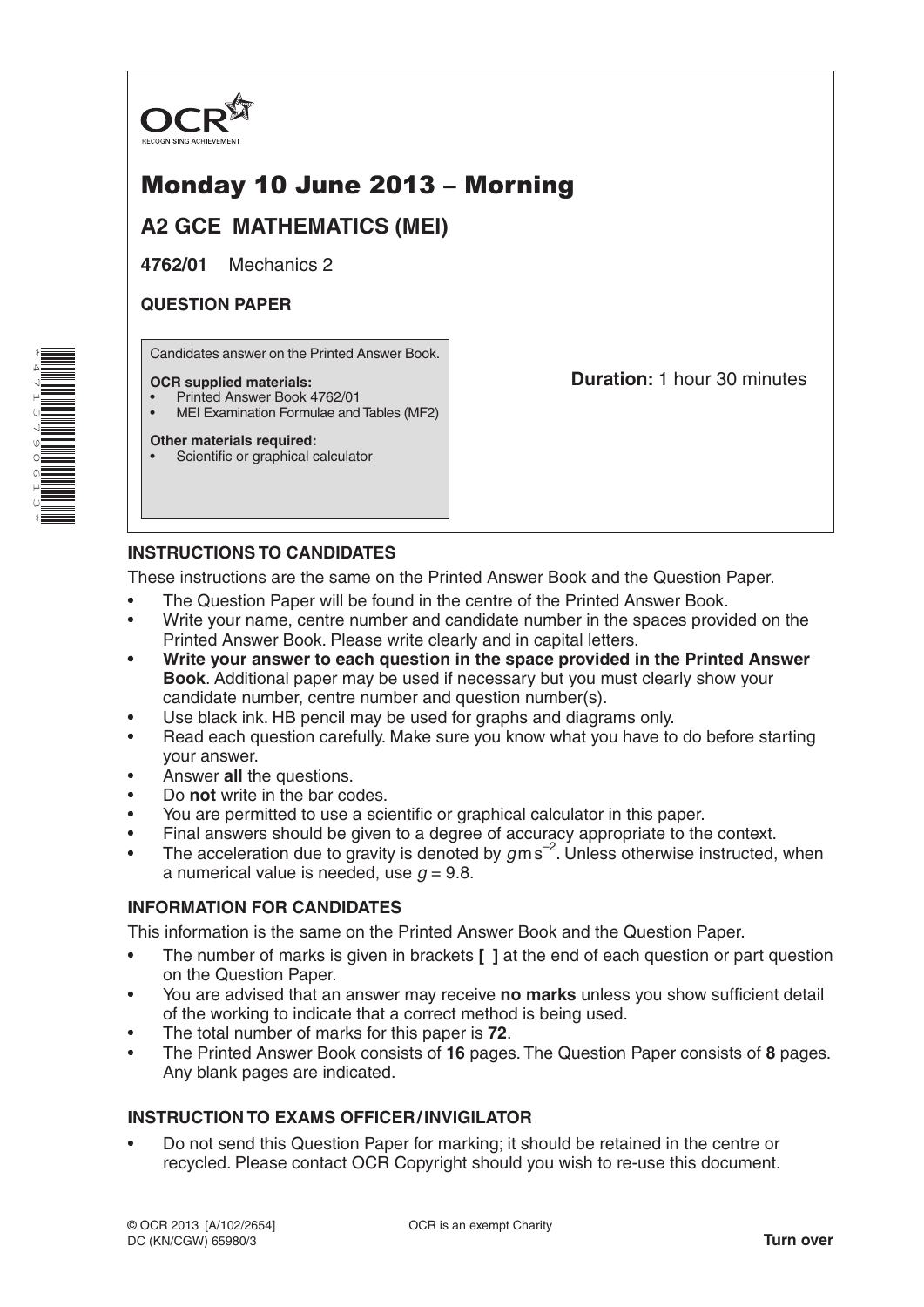**1 (a)**  In this part-question, all the objects move along the same straight line on a smooth horizontal plane. All their collisions are direct.

The masses of the objects P, Q and R and the initial velocities of P and Q (but not R) are shown in Fig. 1.1.



**Fig. 1.1**

 A force of 21N acts on P for 2 seconds in the direction PQ. P does not reach Q in this time.

**(i)** Calculate the speed of P after the 2 seconds. **[2]** 

The force of 21 N is removed after the 2 seconds. When P collides with O they stick together (coalesce) to form an object S of mass 6kg.

(ii) Show that immediately after the collision S has a velocity of  $8 \text{ ms}^{-1}$  towards R.  $[2]$ 

The collision between S and R is elastic with coefficient of restitution  $\frac{1}{4}$ . After the collision, S has a velocity of  $5 \text{ m s}^{-1}$  in the direction of its motion before the collision.

*(iii)* Find the velocities of R before and after the collision. **[6]** 

**(b)** In this part-question take  $g = 10$ .

A particle of mass  $0.2 \text{ kg}$  is projected vertically downwards with initial speed  $5 \text{ ms}^{-1}$  and it travels 10m before colliding with a fixed smooth plane. The plane is inclined at  $\alpha$  to the vertical where  $\tan \alpha = \frac{3}{4}$ . Immediately after its collision with the plane, the particle has a speed of 13 m s<sup>-1</sup>. This information is shown in Fig. 1.2. Air resistance is negligible.



**Fig. 1.2**

**(i)** Calculate the angle between the direction of motion of the particle and the plane immediately after the collision.

Calculate also the coefficient of restitution in the collision. **[8]** 

**(ii)** Calculate the magnitude of the impulse of the plane on the particle. **[2]**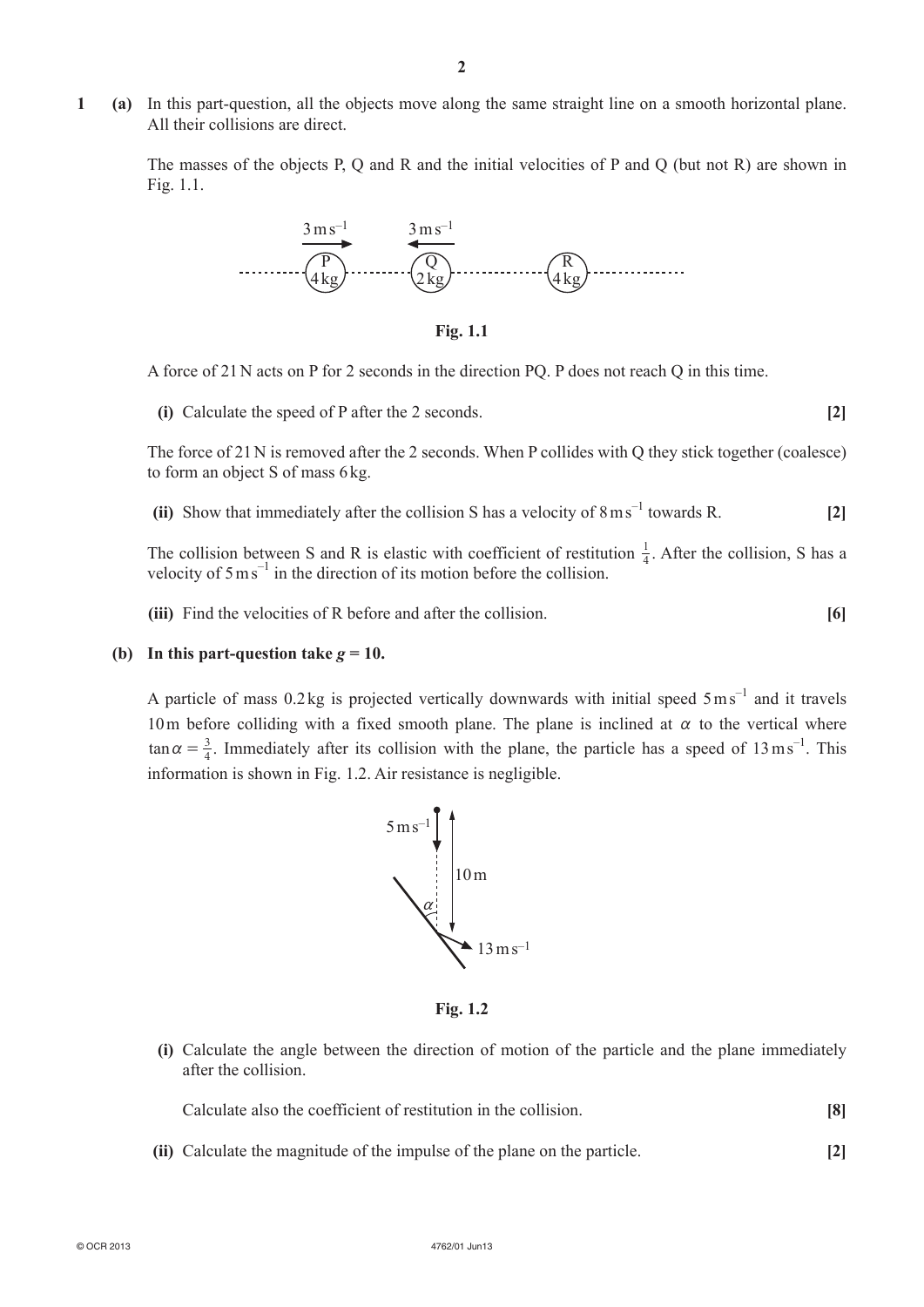**2**  A fairground ride consists of raising vertically a bench with people sitting on it, allowing the bench to drop and then bringing it to rest using brakes. Fig. 2 shows the bench and its supporting tower. The tower provides lifting and braking mechanisms. The resistances to motion are modelled as having a constant value of 400N whenever the bench is moving up or down; the only other resistance to motion comes from the action of the brakes.





On one occasion, the mass of the bench (with its riders) is 800kg.

With the brakes not applied, the bench is lifted a distance of 6m in 12 seconds. It starts from rest and ends at rest.

**(i)** Show that the work done in lifting the bench in this way is 49 440J and calculate the average power required. **[4]**

For a short period while the bench is being lifted it has a constant speed of  $0.55 \text{ m s}^{-1}$ .

**(ii)** Calculate the power required during this period. **[3]** 

With neither the lifting mechanism nor the brakes applied, the bench is now released from rest and drops 3m.

**(iii)** Using an energy method, calculate the speed of the bench when it has dropped 3 m.

The brakes are now applied and they halve the speed of the bench while it falls a further 0.8m.

**(iv)** Using an energy method, calculate the work done by the brakes. **[5]**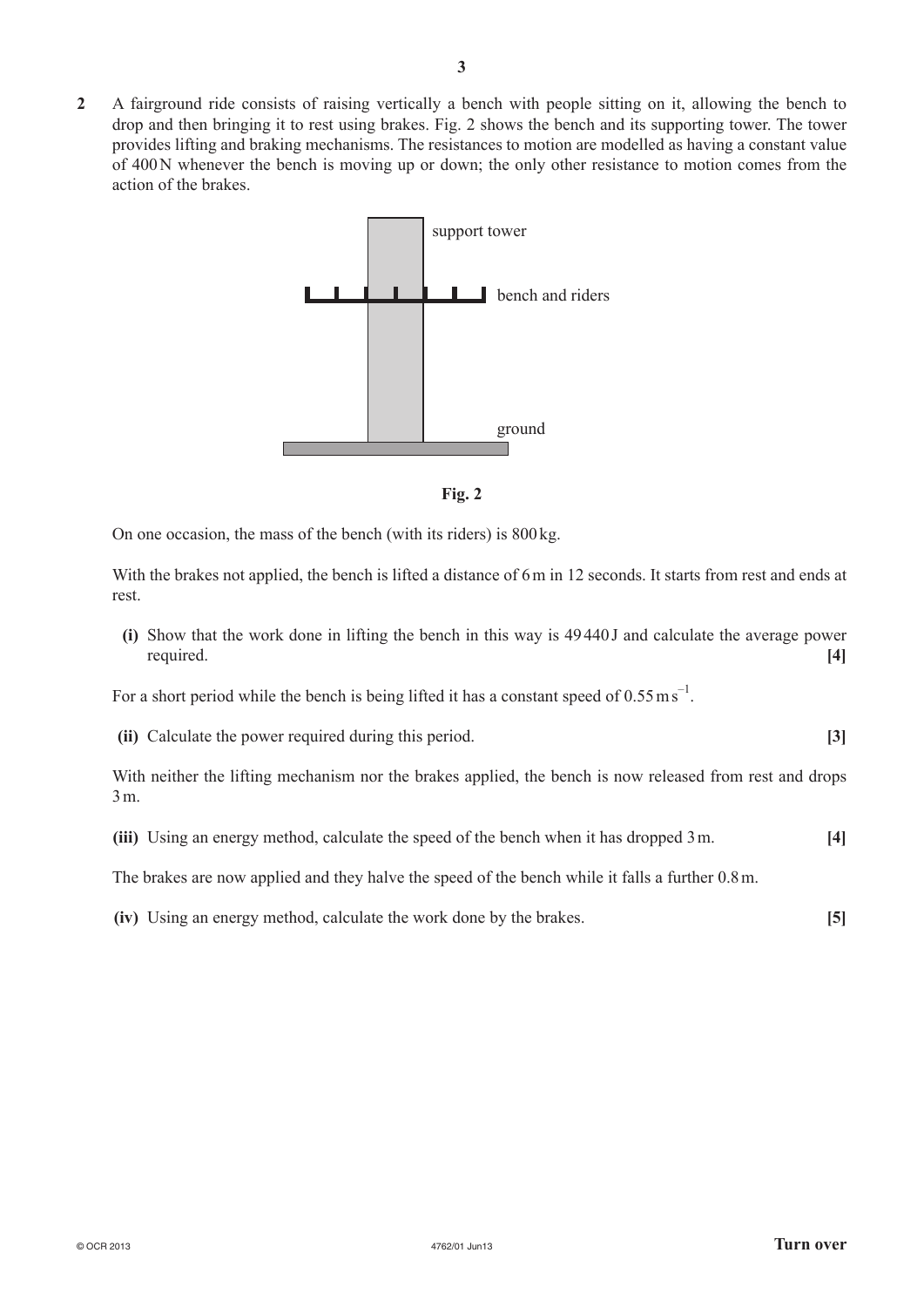**3**  Fig. 3.1 shows a rigid, thin, **non-uniform** 20 cm by 80 cm rectangular panel ABCD of weight 60N that is in a vertical plane. Its dimensions and the position of its centre of mass, G, are shown in centimetres. The panel is free to rotate about a fixed horizontal axis through A perpendicular to its plane; the panel rests on a small smooth fixed peg at B positioned so that AB is at 40° to the horizontal. A horizontal force in the plane of ABCD of magnitude *P*N acts at D away from the panel.



**Fig. 3.1**

**(i)** Show that the clockwise moment of the weight about A is 9.93 Nm, correct to 3 significant figures.

**[3]**

- **(ii)** Calculate the value of *P* for which the panel is on the point of turning about the axis through A. **[2]**
- **(iii)** In the situation where  $P = 0$ , calculate the vertical component of the force exerted on the panel by the axis through A. **[4]**

The panel is now placed on a line of greatest slope of a rough plane inclined at 40° to the horizontal. The panel is at all times in a vertical plane. A horizontal force in the plane ABCD of magnitude 200N acts at D towards the panel. This situation is shown in Fig. 3.2.



**Fig. 3.2**

(iv) Given that the panel is moving up the plane with acceleration up the plane of  $1.75 \text{ m s}^{-2}$ , calculate the coefficient of friction between the panel and the plane. **[8]**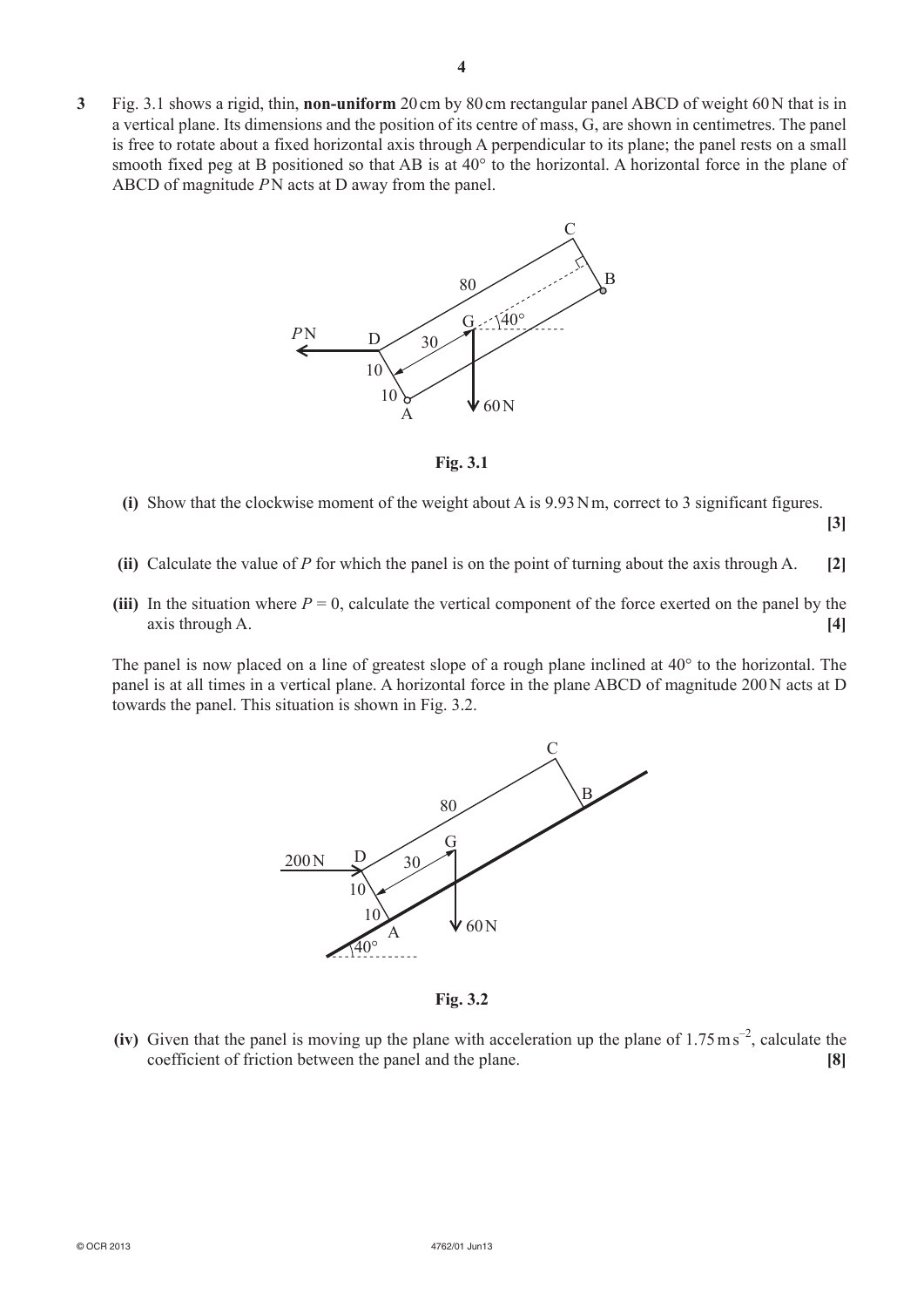**4 (a)**  Fig. 4.1 shows a framework constructed from 4 uniform heavy rigid rods OP, OQ, PR and RS, rigidly joined at O, P, Q, R and S and with OQ perpendicular to PR. Fig. 4.1 also shows the dimensions of the rods and axes O*x* and O*y*: the units are metres.



**Fig. 4.1**

Each rod has a mass of 0.8 kg per metre.

**(i)** Show that, referred to the axes in Fig. 4.1, the *x*-coordinate of the centre of mass of the framework is 1.5 and calculate the *y*-coordinate. **[5]**

The framework is freely suspended from S and a small object of mass  $m \text{ kg}$  is attached to it at O. The framework is in equilibrium with OQ horizontal.

 $\textbf{(ii)}$  Calculate *m*.  $\textbf{[3]}$ 

**[Question 4 is continued overleaf.]**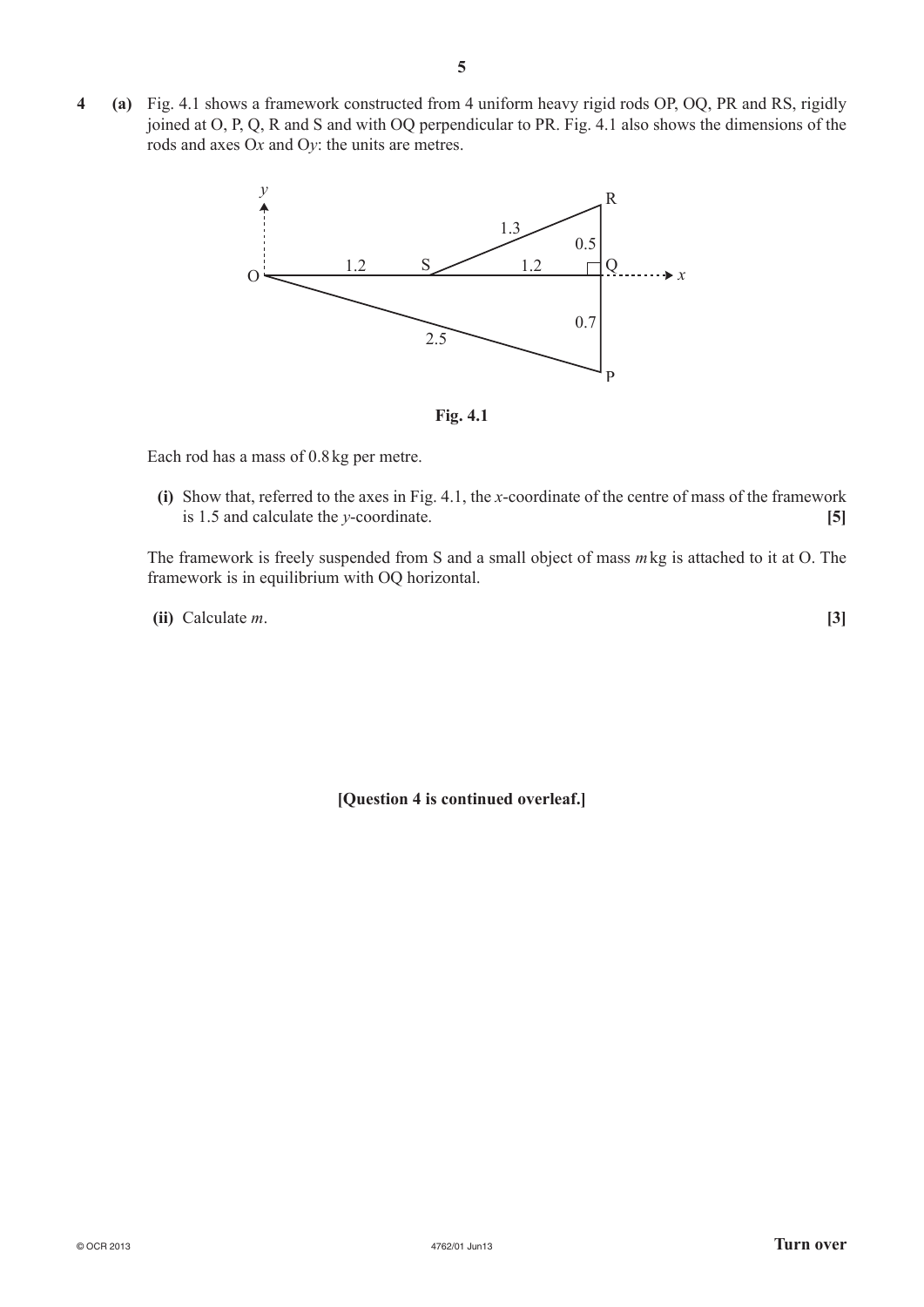**(b)**  Fig. 4.2 shows a framework in equilibrium in a vertical plane. The framework is made from 5 light, rigid rods OP, OQ, OR, PQ and QR. Its dimensions are indicated. PQ is horizontal and OR vertical.

The rods are freely pin-jointed to each other at O, P, O and R. The pin-joint at O is fixed to a wall.

Fig. 4.2 also shows the external forces acting on the framework: there are vertical loads of 120N and 60N at Q and P respectively; a horizontal string attached to Q has tension *T* N; horizontal and vertical forces *X* N and *Y* N act on the framework from the pin-joint at O.



**Fig. 4.2**

- **(i)** By considering only the pin-joint at R, explain why the rods OR and RQ must have zero internal force. **[2]**
- $\left[ \textbf{ii} \right)$  Find the values of *T*, *X* and *Y*.  $\left[ \textbf{3} \right]$
- **(iii)** Using the diagram in your printed answer book, show all the forces acting on the pin-joints, including those internal to the rods. **[1]**
- **(iv)** Calculate the forces internal to the rods OP and PQ, stating whether each rod is in tension or compression (thrust). [You may leave answers in surd form. Your working in this part should correspond to your diagram in part **(iii)**.] **[5]**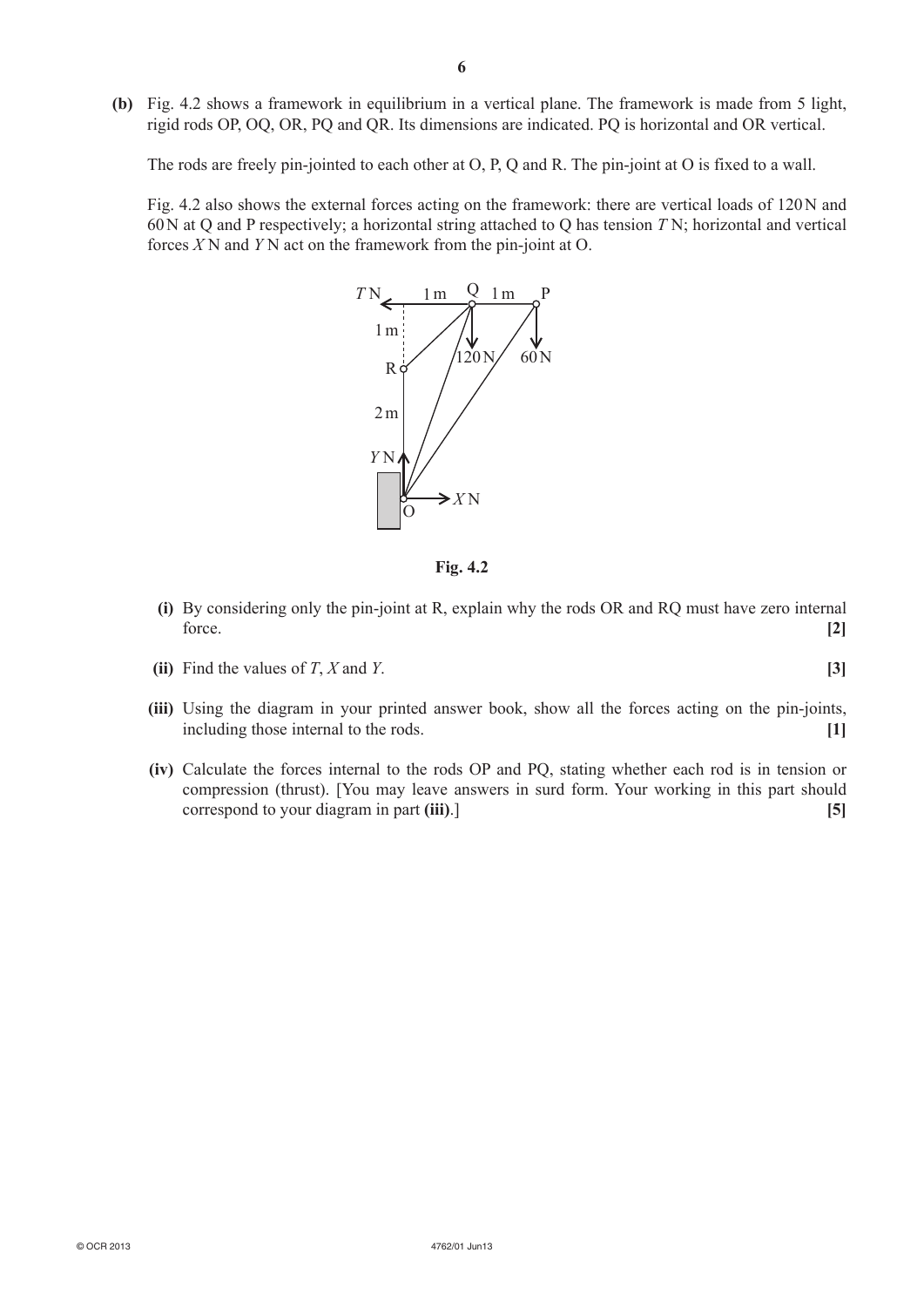#### **BLANK PAGE**